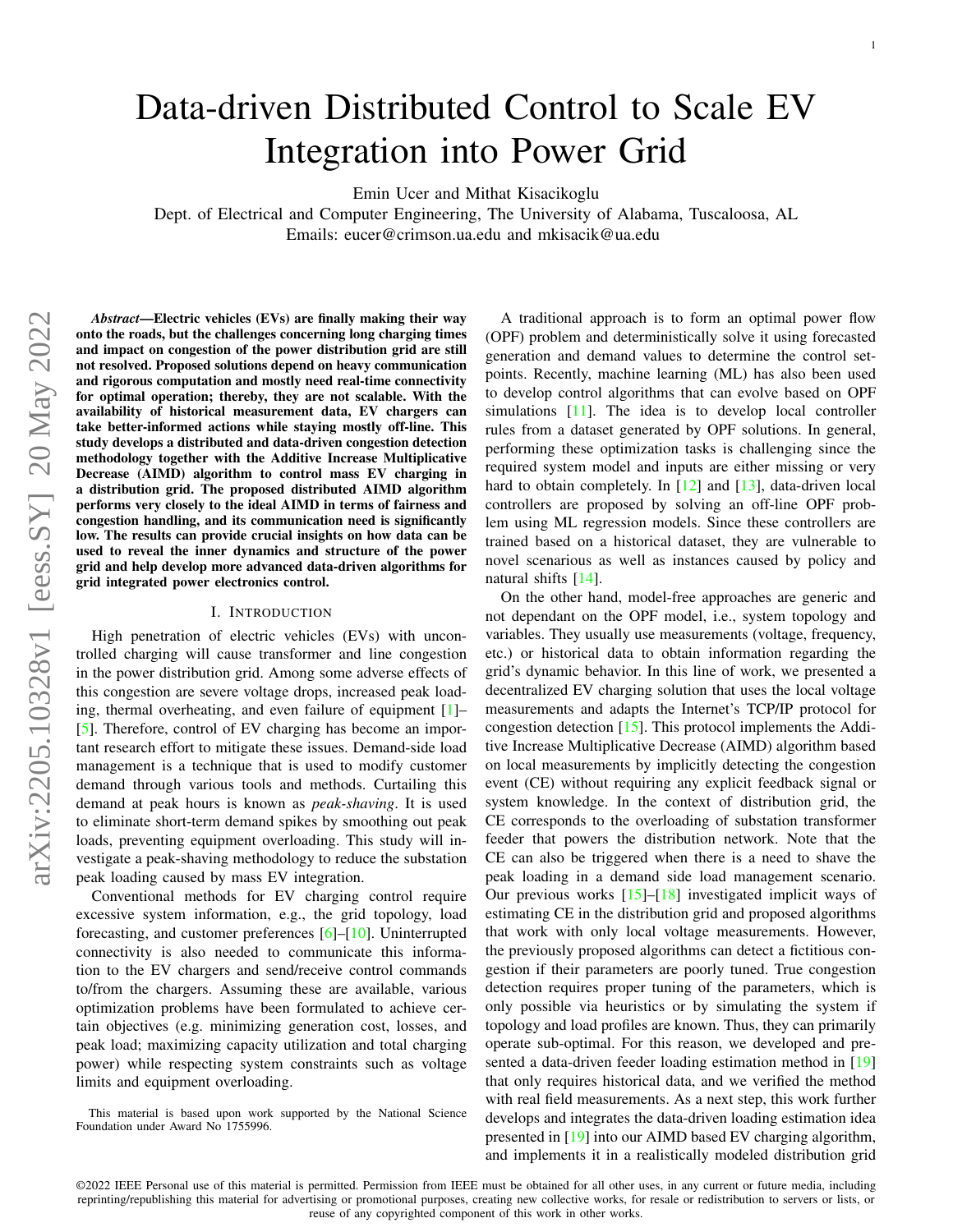<span id="page-1-0"></span>

Figure 1: Single feeder, radial distribution grid model.

simulation to asses its performance and effectiveness.

In this study, we explore how local historical measurement data can be utilized to learn the grid's dynamic status and how AIMD-based EV charging control can operate through this learned behavior. In particular, we propose to learn the relation between local measurements (i.e., voltage and phase) and the substation feeder loading using ML on historical data so that EVs can better estimate when CE occurs by observing their local voltage. Our methodology is to develop an ML model that maps local voltage to feeder loading and use this model as feedback for the AIMD controller. This will help us estimate the substation load in real-time using local voltage measurements without requiring connectivity to a central controller. Hence, our approach differs from other studies because we do not require system topology and loading information for operation (model-free), and we do not need a real-time feedback signal (reduced communication). We also do not develop rules for optimum controller actions using ML.

# II. ANALYSIS OF END-NODE VOLTAGE VS. FEEDER POWER RELATIONSHIP IN A RADIAL DISTRIBUTION GRID

In the ideal AIMD algorithm, end nodes need to be notified by the CE. This could be performed by a direct and uninterrupted communication network, making it vulnerable during communication failures. It is much less demanding in terms of communication needs if the local end-nodes can detect grid congestion. In this regard, local voltage measurements can be an indicator of congestion information. The voltage varies depending on the loading level on the grid. Therefore, each node can make an estimation of the substation loading by observing their voltage if they have a guideline that maps their voltage level to the total power drawn from the substation. This guideline can be referred to as the voltage and power relationship  $[19]$ ,  $[20]$ .

We demonstrate this relationship between node voltage and total demand power on a single feeder, radial distribution grid model shown in Fig. [1.](#page-1-0) In this model,  $V<sub>o</sub>$  represents the substation voltage magnitude,  $\{V_1, ..., V_n\}$  are magnitudes of node voltages at nodes  $1, \ldots, n$ , and  $S_L^i = P_L^i + j Q_L^i$ (subscript L stands for line) denotes the complex power flowing from node i to node  $i + 1$  over a line impedance of  $\overline{Z_i} = r_i + jx_i$ .  $\overline{S_N^i} = P_N^i + jQ_N^i$  (subscript N stands for node) is the complex power drawn from node  $i$ . This model can be solved for an end-node voltage  $V_i$  using the distribution grid branch flow equations (*DistFlow* [\[21\]](#page-4-12)) as shown in [\(1\)](#page-1-1).

By further simplifying the equations using the *LinDistFlow* approximation  $[21]$ , we can derive an expression for the voltage of  $i^{th}$  node as in [\(2\)](#page-1-2). The equation (2) shows that

the end-node voltage  $(V_i)$  can be expressed as a combination of total and individual active and reactive power components scaled by the topology parameters. The goal is to learn the parameters of a function that maps the end-node voltage  $(V_i)$ to substation power such that  $f(V_i) \to P_L^0, Q_L^0$ .

<span id="page-1-1"></span>
$$
P_L^{i+1} = P_L^i - r_{i+1} \frac{P_L^{i^2} + Q_L^{i^2}}{V_i^2} - P_N^{i+1},
$$
  
\n
$$
Q_L^{i+1} = Q_L^i - x_{i+1} \frac{P_L^{i^2} + Q_L^{i^2}}{V_i^2} - Q_N^{i+1},
$$
  
\n
$$
V_{i+1}^2 = V_i^2 - 2(r_{i+1}P_L^i + x_{i+1}Q_L^i) + (r_{i+1}^2 + x_{i+1}^2) \frac{P_L^{i^2} + Q_L^{i^2}}{V_i^2}.
$$
  
\n(1)

Utilizing the historical local voltage data  $(V<sub>i</sub>)$  and total feeder power data  $(P_L^0$  and  $Q_L^0$ ), the problem of estimating grid loading level using local voltage information turns into a supervised learning problem. One reasonable simplification can be made based on the fact that total reactive power consumption  $Q_L^0$  in a distribution power grid is relatively much smaller relative to total active power consumption  $P<sub>L</sub><sup>0</sup>$ . Thus, total apparent power  $S_L^0 = |S_L^0|$  can be assumed to be very close to  $P_L^0$ . Therefore, we can construct the mapping from  $V_i$  to  $S_L^0$ such that  $f(V_i) \to S_L^0$ . This assumption reduces the mapping output to a single variable  $(S_L^0)$ .

<span id="page-1-2"></span>
$$
V_i^2 = V_0^2 - 2\left(P_L^0\right) \underbrace{\sum_{1}^{3 \text{ubstation}} r_i}_{\text{Constant}} + Q_L^0 \underbrace{\sum_{1}^{i} x_i}_{\text{Constant}} \underbrace{\sum_{1}^{i} x_i}_{\text{Constant}}\right)
$$
  
+ 2  $\underbrace{[P_N^1 P_N^2 \cdots P_N^{i-1}]}_{\text{End-node Active Powers}} \underbrace{\left[\sum_{1}^{r_2 + r_3 + \cdots + r_i} r_i\right]}_{\text{Constant}} \underbrace{\sum_{1}^{r_3 + \cdots + r_i} r_i}_{\text{Constant}} \right]$   
+ 2  $\underbrace{[Q_N^1 Q_N^2 \cdots Q_N^{i-1}]}_{\text{Constant}} \underbrace{\left[\sum_{1}^{x_2 + x_3 + \cdots + x_i} x_i\right]}_{\text{Constant}} \underbrace{\sum_{1}^{3 \text{Constant}} x_3 + \cdots + x_i}_{\text{End-node Reactive Powers}} \underbrace{\left[\sum_{1}^{x_2 + x_3 + \cdots + x_i} x_i\right]}_{\text{Constant}} \underbrace{\sum_{1}^{3 \text{Constant}} x_3 + \cdots + x_i}_{\text{Constant}} \underbrace{\sum_{1}^{3 \text{Constant}} x_3 + \cdots + x_i}_{\text{Constant}} \underbrace{\sum_{1}^{3 \text{Constant}} x_3 + \cdots + x_i}_{\text{Constant}} \underbrace{\sum_{1}^{3 \text{Constant}} x_3 + \cdots + x_i}_{\text{Constant}} \underbrace{\sum_{1}^{3 \text{Constant}} x_3 + \cdots + x_i}_{\text{Constant}} \underbrace{\sum_{1}^{3 \text{Normal}} x_3 + \cdots + x_i}_{\text{Constant}}$ 

However, several factors affect this mapping. First,  $V_0$  will have some variations throughout the day even though it is usually highly regulated at the feeder level. Second, voltage regulation devices such as on-load tap changers (OLTCs), voltage regulators (VRs), and capacitor banks operate at different points in the network. They can change the end-node voltage and thus affect the relationship. Third, distribution grid topology can change due to various reasons, including system reconfiguration and expansion. Fourth, end-node active and reactive power  $([P_N^1 P_N^2 \cdots P_N^{i-1}]$  and  $[Q_N^1 Q_N^2 \cdots Q_N^{i-1}]$ ) are stochastic parameters that change in time creating a noise effect for the mapping model. Last, significant reactive power consumption and generation will also deteriorate the relationship impacting the parameters.

All these factors make the problem very challenging and therefore require rigorous analysis. To eliminate the effects of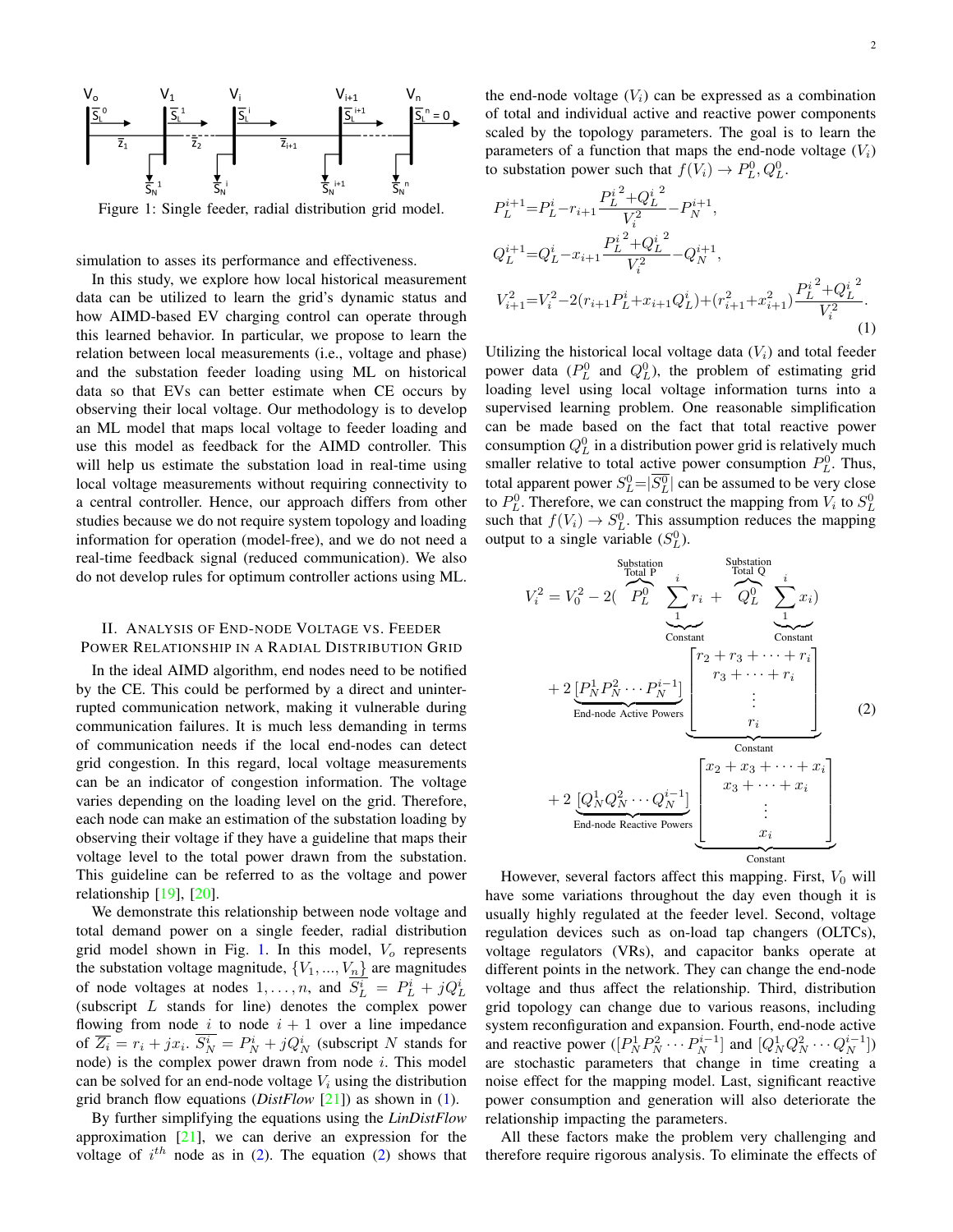some of these factors and improve the accuracy of mapping, we introduced two more feature variables, namely phase angle  $(\delta_i)$  and time interval  $(T_k)$ . The phase angle of end-nodes changes in proportion to the total power due to the reactance of distributions lines. Also, splitting time into different intervals can help identify time dependencies of total power consumption with the aid of ML.

## III. AIMD-BASED EV CHARGING ALGORITHM

By providing historical substation loading information to end-users, every user can learn the relationship between its local variables and substation loading by locally building an ML regression model. For this reason, the historical substation loading data is made to be accessible to every end-node via a communication network (e.g., the Internet), and end-nodes can download this data only when they need to train their ML model. We note that this is not a real-time feedback signal for our controller. Instead, it is historical power measurements collected at the substation feeder level.

For the ML model, a fully connected neural network (NN) with 4 layers of 30, 20, 10, and 5 neurons are constructed as shown in Fig. [2.](#page-2-0) End-users train their ML models where the inputs to the ML model are the time-series local voltage measurements  $(\mathbf{V}_i = [V_i(1) \cdots V_i(M)]^T)$ , phase measurements  $(\boldsymbol{\delta_i} = [\delta_i(1) \cdots \delta_i(M)]^T)$ , and time interval vector  $(T_k =$  $[T_k(1) \cdots T_k(M)]$  where  $T_k(t) = \lceil \frac{tk}{24 \times 3600} \rceil$ , k is the number of time intervals during a day and  $t$  is in seconds). The outputs (labels) are time-series total substation feeder apparent power measurements  $(S_L^0)$ . As an additional feature, we also included the voltage square  $(V_i^2)$  in the inputs since [\(2\)](#page-1-2) directly relates to  $V_i^2$ . After training the model, the new real-time local measurements can be fed to the NN in the implementation phase to estimate the substation loading  $S<sub>L</sub><sup>0</sup>(t)$  as illustrated in Fig. [3.](#page-2-1)

The simulation time step was chosen as one second. Considering the grid dynamics and fast load fluctuations, the estimation of  $S_{L}^{0}(t)$  is performed every minute by collecting 60 samples of input features  $(V_i, V_i^2, \delta_i, T_k)$  and averaging them. The averaged quantities are normalized and fed through the

<span id="page-2-0"></span>

<span id="page-2-1"></span>

Figure 3: Training and implementation phases of the ML network using historical voltage and substation power data.

<span id="page-2-3"></span>

Figure 4: Control structure for EV charging.

NN generating the estimated substation total demand power, i.e.,  $\hat{S}_{L}^{0}(t)$ . The comparison result of  $\hat{S}_{L}^{0}(t)$  with the rated substation capacity  $S_{L(rated)}^0$  is used in the AIMD algorithm to decide whether there is a CE. This comparison check is performed at the same period of 60s (algorithm period) and EV charging current is either increased additively or decreased multiplicatively based on the CE decision. The additive ( $\alpha$ ) and multiplicative ( $\beta$ ) parameters are set to 1 and 0.5, respectively. The proposed control algorithm is presented in Algorithm [1,](#page-2-2) and its implementation is illustrated in Fig. [4.](#page-2-3)

<span id="page-2-2"></span>

| Algorithm 1 AIMD algorithm for EV charging network |  |  |  |  |
|----------------------------------------------------|--|--|--|--|
|----------------------------------------------------|--|--|--|--|

**Input:** Substation rated capacity:  $S_{L_{(rated)}}^0$ **Input:** Voltage meas. :  $V_i(t)$ ,  $V_i^2(t)$ **Input:** Phase meas. :  $\delta_i(t)$ **Calculate:** Time interval :  $T_k(t)$ **Estimate:**  $\hat{S}_{L}^{0}(t)$  using  $(V_{i}, V_{i}^{2}, \delta_{i}, T_{k})$  thru NN **Parameter:** Additive parameter:  $\alpha_i = 1$ **Parameter:** Multiplicative parameter:  $\beta_i = 0.5$ **Parameter:** Minimum voltage threshold:  $V_{min} = 0.9$  pu **Input:** Previous charging current:  $I_i(t)$ **Output:** New charging current:  $I_i(t + 1)$ 1: while SOC < 100% do 2: if  $\hat{S}_{L}^{0}(t) < S_{L_{(rated)}}^{0}$  and  $V_i(t) > V_{min}$  then 3:  $I_i(t+1) = I_i(t) + \alpha_i$  $4:$ 5:  $I_i(t + 1) = \beta_i \times I_i(t)$ 6: end if 7: end while

## IV. TEST SYSTEM MODELING

The simulations are performed in an IEEE-37 test distribution grid illustrated in Fig. [5.](#page-3-0) Each red circle in the figure represents a neighborhood that is connected to the primary network. There are a total of 26 neighborhoods, each of which is modeled as a secondary network following a similar procedure described in [\[22\]](#page-4-13). Each neighborhood contains four 25 kVA transformers  $(26 \times 4 = 104$  transformers in total) powering four inner nodes. The transformers step down the primary feeder voltage of 4.8 kV to a secondary voltage level of split-phase 120/240 V. Each inner node consists of 4 houses making 16 houses in a neighborhood and 416 houses in the overall distribution model. Each house is modeled as two separate nodes; one node is dedicated only to EV connection,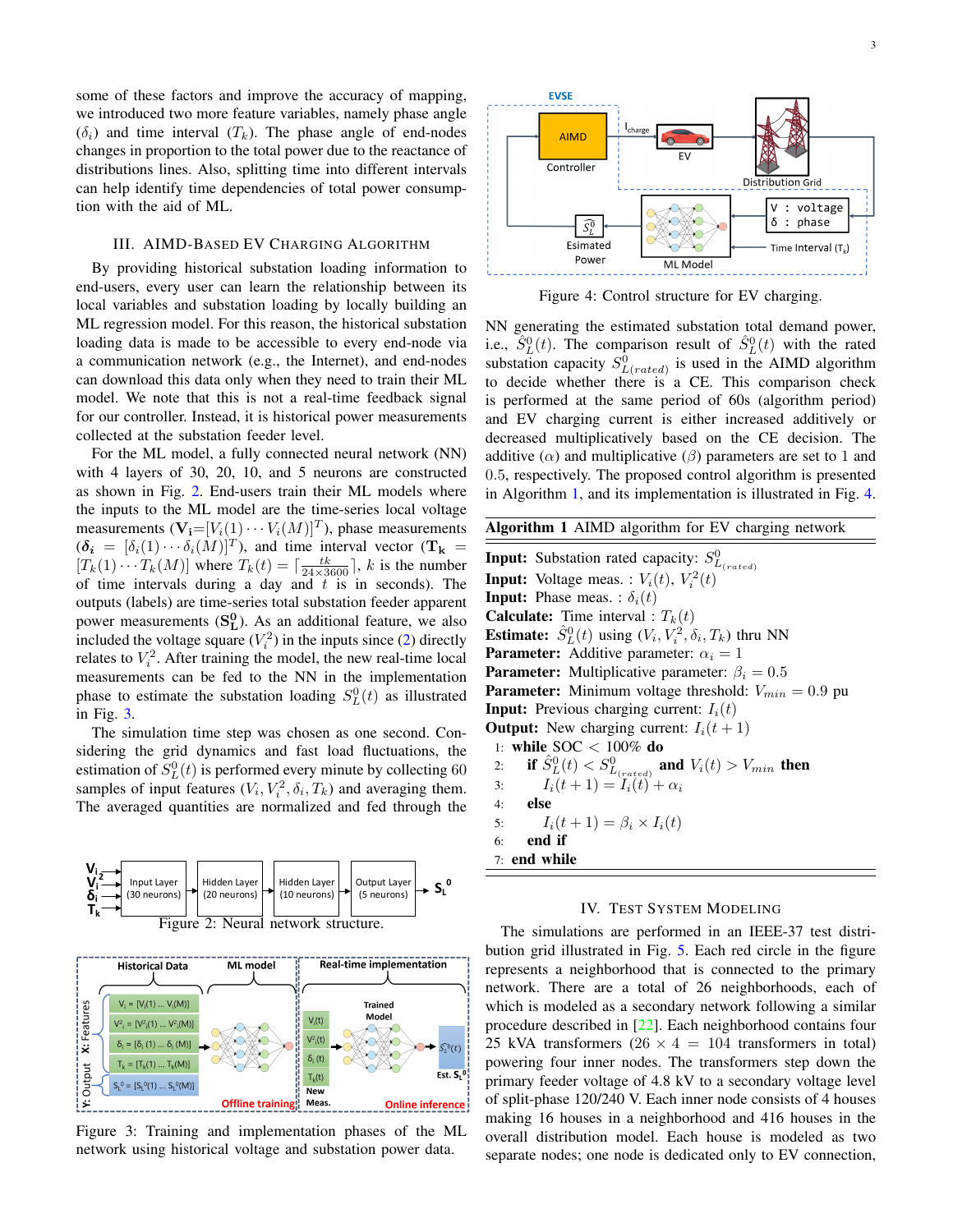<span id="page-3-0"></span>

Figure 5: Primary and secondary distribution network implemented in the MATLAB model.

<span id="page-3-1"></span>

Figure 6: An example of real active and reactive power profile.

and the other node is reserved for the uncontrollable household load. Hence, there are  $416 \times 2 = 832$  separate nodes in the distribution network. Each end-node represents a residential customer that has a unique household power consumption profile and an EV that is modeled separately. The capacity of the substation transformer is rated at 2.5 MVA, and the grid operates slightly over 1.36 MVA at peak hours without any EV charging event, i.e. the base load.

These residential power consumption profiles are based on actual field measurements collected at a household located in Alabama for over 500 days using eGauge smart energy metering system. The collected data contains a one-second resolution active and reactive power consumption profile. An example profile is demonstrated in Fig. [6.](#page-3-1)

### V. RESULTS AND DISCUSSION

For the training phase, we simulated for 30 subsequent days with different load profiles for each node chosen from a set of 500+ days of collected data. EV penetration was increased by 3.3% every day from 0 to 100, and EVs were charged at the rated power of 7.2 kW. The end-node voltage and phase measurements as well as the substation loading were saved to train a NN for each end-node. Algorithm [1](#page-2-2) is implemented for each EV in a day-long simulation with a step time of 1 s at 100% EV penetration. To better assess the performance of the *proposed AIMD* method, the *ideal version of AIMD* where the CE is directly sent to end-nodes is implemented. We also included the results for the *No Control* case where EVs are charged at rated power without any control.

Fig. [7](#page-3-2) shows the total substation power loading for all simulation results. *No EV* and *No Control* cases are included for comparison purposes. We see that the *proposed AIMD* performs similar to the *ideal AIMD* and manages to keep the substation loading below the capacity limit of 2.5 MVA without using any real-time communication but only local voltage measurements.

In Fig. [8,](#page-3-3) we plot the minimum voltage observed in the grid among all 416 nodes at a given time for all simulations.

<span id="page-3-2"></span>

Figure 7: Total substation loading for all use cases.

<span id="page-3-3"></span>

Figure 8: Minimum voltage profiles for all use cases.

We see that the voltage goes significantly below the critical level of 216 V when EVs are not controlled. It is clear that the grid experiences this voltage drop during the substation overloading, and by preventing the overloading, the *proposed AIMD* also avoided the severe voltage drop.

Fig. [9](#page-3-4) shows the estimated substation loading  $(\hat{S}_L^0(t))$  of a randomly selected node during the simulation. The trained NN model successfully predicted the substation loading, especially during the peak time (6:00 PM-12:00 AM). Noisy predictions could be eliminated by increasing the averaging window of voltage at the expense of more delayed responses.

Fig. [10](#page-4-14) shows the average charging power distributions for the simulated cases. The *proposed AIMD* resulted in an average charging power of 4.58kW, which is very close to 4.60kW of the *ideal AIMD*. The standard deviations of average charging powers for the *proposed AIMD* and *ideal AIMD* are 1 kW and 0.71 kW, respectively. This is mainly due to the nodes receiving the true congestion signal simultaneously in the *ideal AIMD* case, resulting in a fairer charging.

Finally, Table [I](#page-4-15) summarizes some key performance scores for the two algorithms along with the *No Control* case. Max. Substation Overload refers to how much the substation capacity is overloaded in percentage. The *proposed AIMD* is

<span id="page-3-4"></span>

Figure 9: Estimated substation loading of a random end-node.